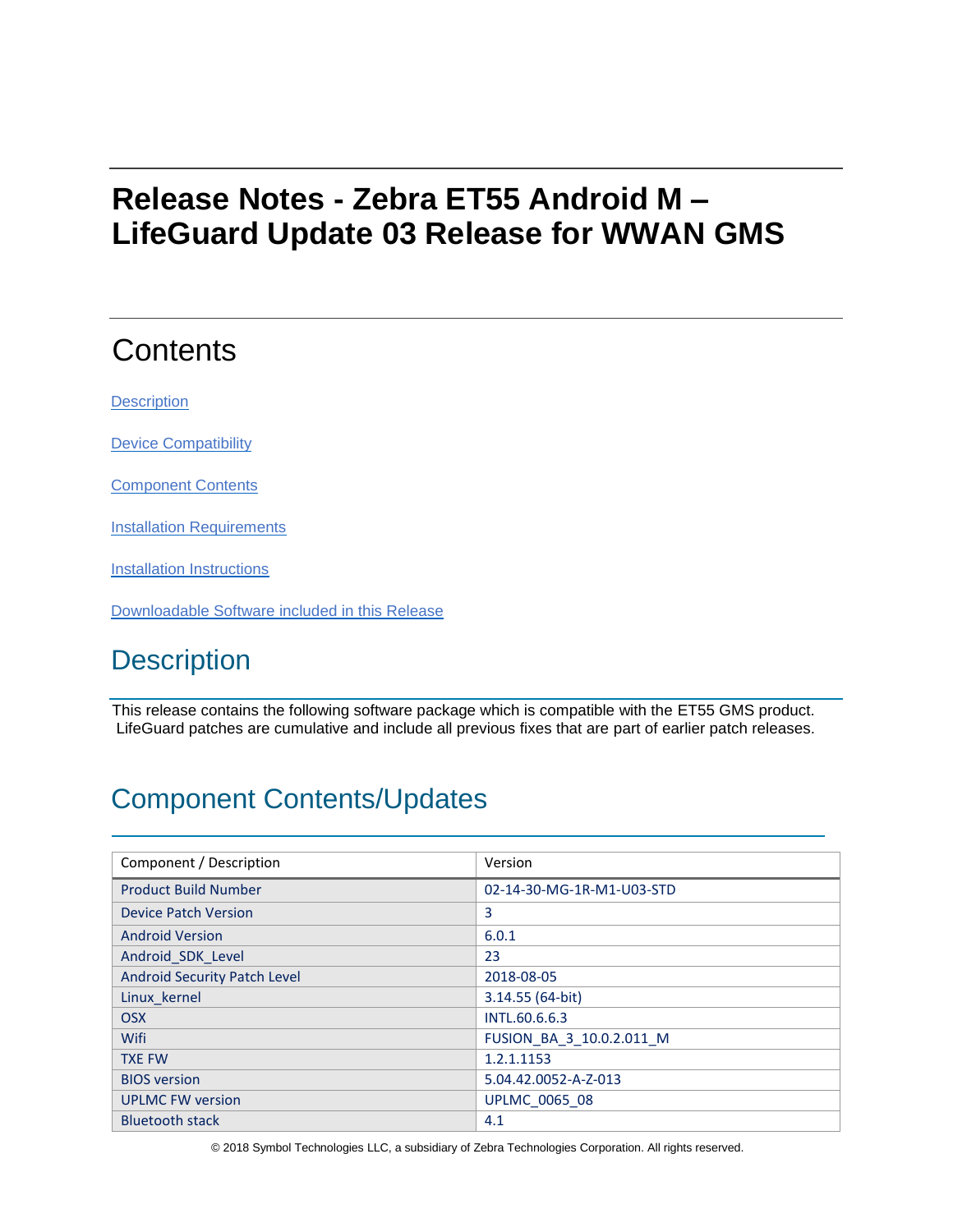| <b>NFC</b>                             | 8.1.24                        |
|----------------------------------------|-------------------------------|
| Scanning_Framework                     | 19.7.26.0                     |
| Datawedge                              | 6.8.54                        |
| <b>DWDemo</b>                          | 2.0.13                        |
| <b>MXMF</b>                            | 8.0.2.0                       |
| Touch                                  | 2.2.AA                        |
| <b>Scanner Firmware</b>                | PAABLC44-001-R01              |
| RxLogger                               | 4.61.0.0                      |
| <b>RD Client</b>                       | 1.01.03                       |
| <b>StageNow</b>                        | 3.0.1.1038                    |
| <b>SOTI</b>                            | 13.3.0. Build 1059            |
| <b>EMDK</b>                            | 6.9.16.1216                   |
| <b>B2M_Elemez</b>                      | 1.0.0.408                     |
| Data_Analytics                         | 2.4.0.1036                    |
| <b>File Browser</b>                    | 1.19.1.5                      |
| <b>Enterprise Keyboard Manager CSP</b> | 1.8.0.8                       |
| AppGallery                             | 3.0.1.7                       |
| <b>BT Firmware</b>                     | BCM4354 003.001.012.0404.1391 |

### **1. CFE v3 Updates:**

❖ CFE-ET55-M-XX-021430-G-00-03.zip (GMS)

#### 1. **Android Security Patch Level**: August 05, 2018

Use the below link to see the Android Security bulletin for more information: <https://source.android.com/security/bulletin/>

- o Updated below mentioned components:
	- $\circ$  MXMF Version 8.0.2.0
	- o DataWedge Version 6.8.54
	- o EMDK Version 6.9.16.1216
	- o StagingClient Version 3.0.1.1038
	- o File Browser -- Version 1.19.1.5
	- o DDT -- Version 1.15.0.14
	- o Enterprise Keyboard Version 1.8.0.8

### **2. CFE v2 Updates:**

❖ CFE-ET55-M-XX-021430-G-00-02.zip (GMS)

#### 1. **Android Security Patch Level**: July 05, 2018

Use the below link to see the Android Security bulletin for more information: <https://source.android.com/security/bulletin/>

- o Updated below mentioned components:
	- o MXMF Version 8.0.2.0
	- o DataWedge Version 6.8.54
	- o EMDK Version 6.9.16.1216
	- o StagingClient Version 3.0.1.1038
	- o File Browser -- Version 1.19.1.5
	- © 2018 Symbol Technologies LLC, a subsidiary of Zebra Technologies Corporation. All rights reserved.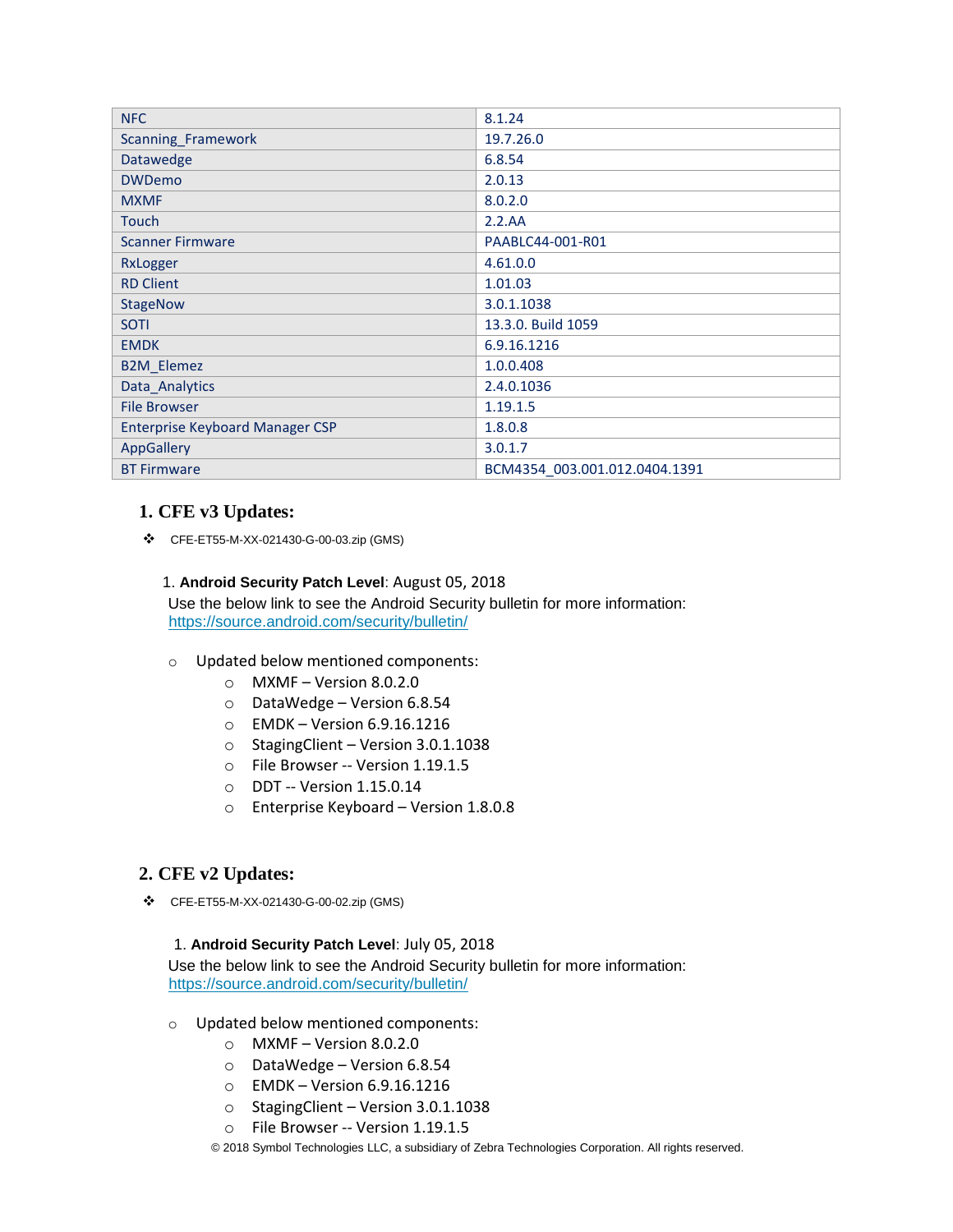- o DDT -- Version 1.15.0.14
- o Enterprise Keyboard Version 1.8.0.8
- $\circ$  SPR34127 Resolved an issue wherein setting the MTU to 1500 on Huawei model to resolve the connectivity.
- o Added DEX Cable support.

### **3. CFE v1 Updates:**

❖ CFE-ET55-M-XX-021430-G-00-01.zip (GMS)

#### 1. **Android Security Patch Level**: June 05, 2018

Use the below link to see the Android Security bulletin for more information: <https://source.android.com/security/bulletin/>

- o Updated below mentioned components:
	- $\circ$  MXMF Version 8.0.2.0
	- o DataWedge Version 6.8.54
	- o EMDK Version 6.9.16.1216
	- o StagingClient Version 3.0.1.1038
	- o File Browser -- Version 1.19.1.5
	- o DDT -- Version 1.15.0.14
	- o Enterprise Keyboard Version 1.8.0.8
- $\circ$  SPR33755 Resolved an issue wherein the Whitelisted apps were unable to submit XML to MX.
- $\circ$  SPR33671 Resolved an issue wherein user was unable to create WIFI profile with username as backslash followed by number
- $\circ$  SPR34267 Resolved an issue wherein the device was failed to enable USB debugging when a barcode was scanned.
- $\circ$  SPR33862 Resolved an issue wherein the Screen Time off settings using Display manager CSP was not working.
- $\circ$  SPR34145 Resolved an issue wherein indexing of the WEP key was not handled correctly.
- $\circ$  SPR33973 Resolved an issue wherein erroneously loading default profile by providing feature to ignore disabled profiles in DataWedge
- $\circ$  SPR33848 Added support to included category field in intent profile in StageNow.
- o SPR34189 implemented 'low\_ram' config flag.
- $\circ$  SPR33639 Resolved an issue wherein the customer app install and launch during device sleep state and device stop emitting scan beam after awake from suspend.
- $\circ$  SPR33876 Resolved an issue wherein Display Timeout was unable set via StageNow
- $\circ$  SPR33607 Resolved an issue where few fresh devices were unable to stage after unbox the device.
- o SPR33538 Resolved an issue wherein the Scanner beam stuck off and No LED beam while pressing scanner button.
- $\circ$  SPR33977 Resolved an issue wherein Time Zone setting through StageNow profile was not working.
- $\circ$  SPR33981 Resolved an issue Czech Republic Regulatory Country could not be set using Wifi config profile.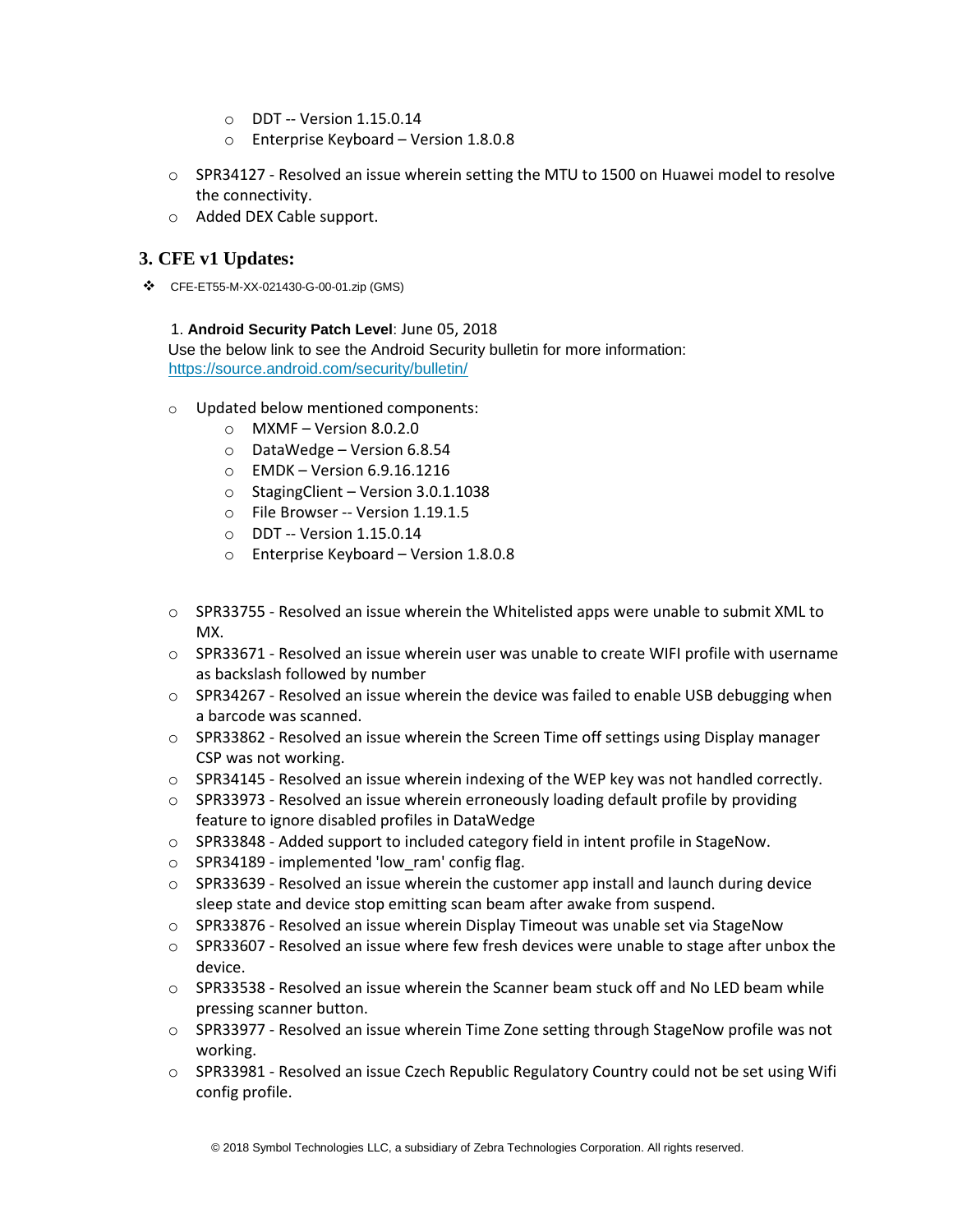- $\circ$  SPR34716 Resolved an issue wherein the MX was getting killed by Backup manager and didn't restart properly.
- o SPR34530 Battery firmware is updated to adjust the battery charge level based on temperature.
- o SPR34372 Resolved an issue wherein device was unable to be configured as Device Owner mode through AFW
- o SPR34439 Resolved an issue wherein NTP is not able to sync time based on the interval.
- o SPR34566 Resolved an issue wherein 4G connection occasionally goes out during operation.

## <span id="page-3-0"></span>Device Compatibility

This software release has been approved for Android ET55 M GMS models mentioned below.

| Device           | <b>Operating System</b> |
|------------------|-------------------------|
| ET55BE-G15E-00A6 | Android 6.0.1           |
| ET55BT-G15E-00A6 | Android 6.0.1           |
| ET55TE-G15E-00A6 | Android 6.0.1           |
| ET55TT-G15E-00A6 | Android 6.0.1           |

## <span id="page-3-1"></span>Installation Requirements

ADB installed on the PC (including adb drivers) USB debugging turned ON (from Developer options) ET55 GMS has at least:

Version 02-14-30-MG-1R-M1. 180119 build

### <span id="page-3-2"></span>Installation Instructions

BEFORE UPDATING THE OS IMAGE, EXTERNAL POWER MUST BE APPLIED TO THE TERMINAL VIA USB CHARGING CABLE OR CRADLE.

PLEASE ENSURE BATTERY LEVEL IS > 30%

IMPORTANT NOTE:

CFE v3 HAS BEEN RELEASED IN THIS POSTING.

CFE v3:

❖ CFE-ET55-M-XX-021430-G-00-03.zip (GMS)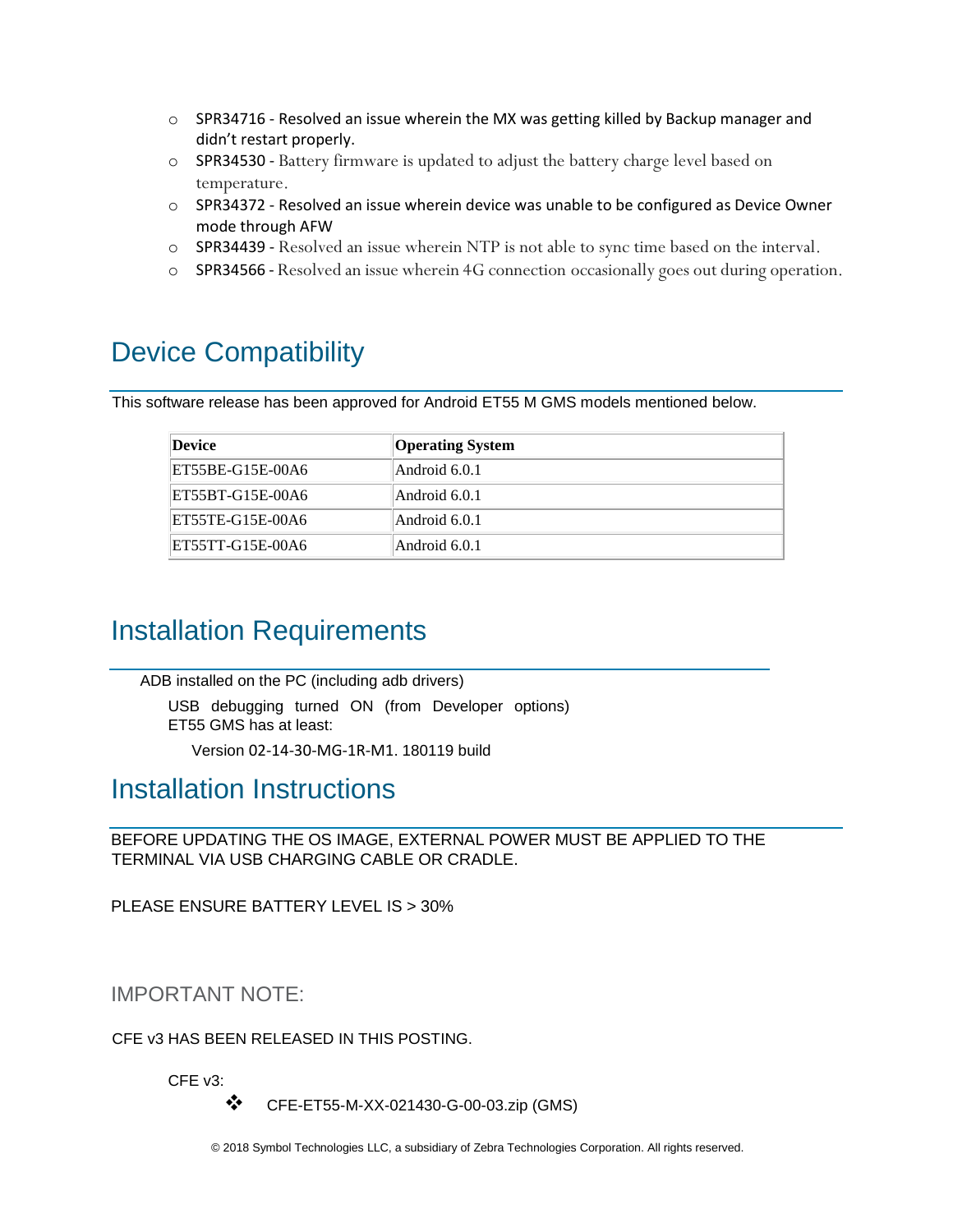i. If the device has 02-14-30-MG-1R-M1. 180119 build

To see what GMS CFE version is currently on the device, go to "Settings" and scroll down to "About tablet" scroll down to **"**Build Fingerprint" If it shows Zebra/ET5x/Et50:6.0.1/02-14-30-MG-1R-M1/**180119**:user/release-keys" the device has base build

AND

To see what GMS CFE version is currently on the device, go to "Settings" and scroll down to "About tablet" Then select "**SW Components** " Scroll down to Device Patch Version:

The installed device path version is displayed " Device Patch Version: 0 " the device has base build if 3 it has CFE 3 installed.

CFE software update procedure for ET55:

- 1. For applying the patch, please refer [Zebra\\_ET5x\\_Android\\_Flashing\\_Procedure.pdf](https://www.zebra.com/content/dam/zebra_new_ia/en-us/software/operating-system/ET5X%20Operating%20System/Zebra-ET5x-Android-Flashing-Procedure.pdf)
- 2. There are two ways to Check the Android Patch Level after installing the CFE package in the device,
	- a. Settings->About Device-> SW Components->Device Patch Version: 3
	- b. Run "getprop ro.device.patch.version" command in ADB Shell.
- 3. After installing the CFE-ET55-M-XX-021430-G-00-03 on the device, the OS build number would be 02-14-30-MG-1R-M1-U03-STD
- 4. Now you are all set to use your ET55.

## <span id="page-4-0"></span>Downloadable Software Included in this Release

| <b>Filename</b> | Description                                                                             |
|-----------------|-----------------------------------------------------------------------------------------|
|                 | CFE-ET55-M-XX-021430-G-00-03.zip   OTA incremental CFE v3 update software for GMS build |

Last Revised: <08-20-2018>